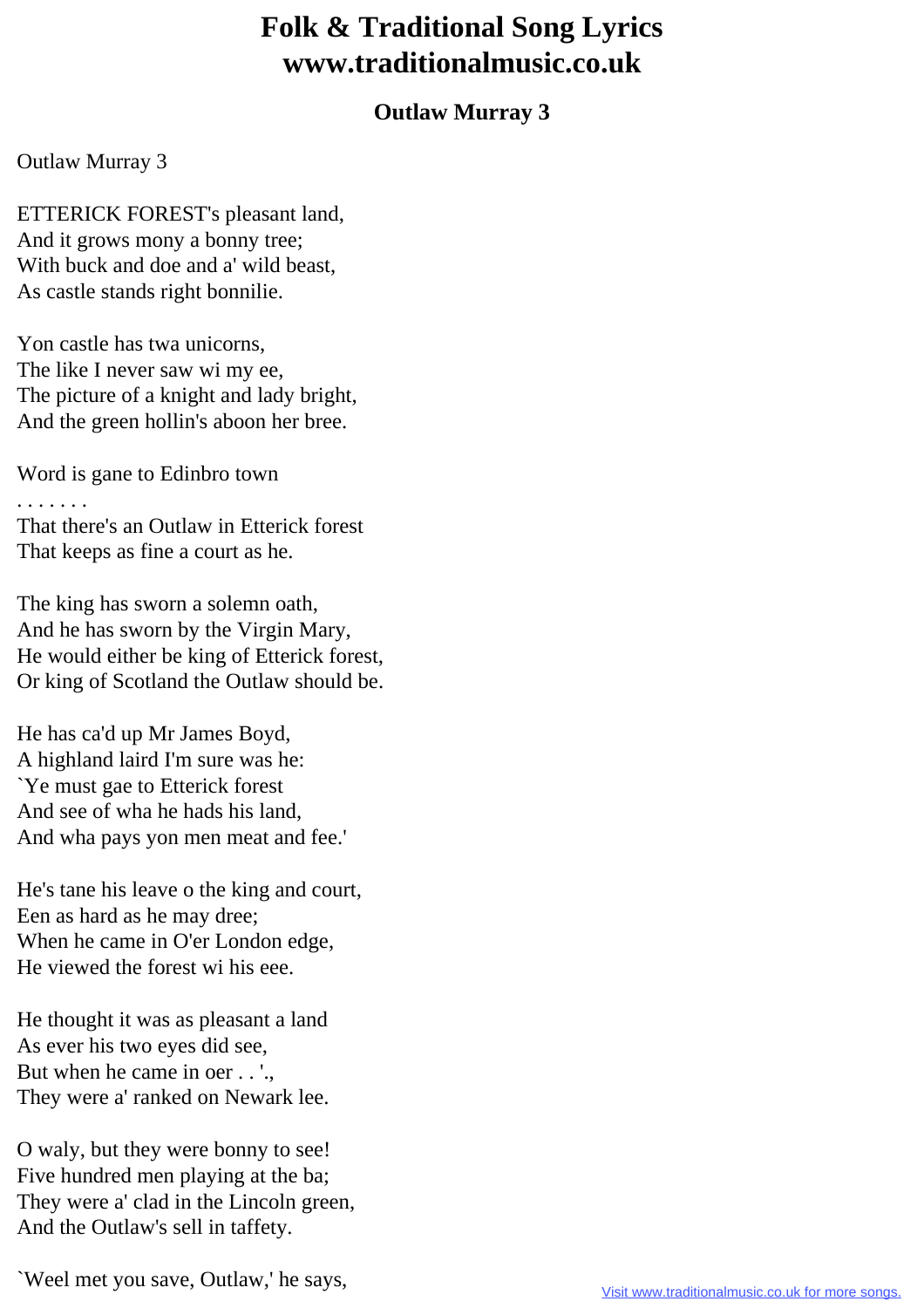`You and your brave companie; The King of Scotland hath sent me here, To see whom on you hold your lands, Or who pays thir men meat and fee.'

The first ae man the answer made, It was the Outlaw he: `The lands they are all mine, And I pay thir men meat and fee, And as I wan them so will I lose them, Contrair the kings o Cristendie.

`I never was a king's subject, And a king's subject I'll never be; For I wan them i the fields fighting, Where him and his nobles durst not come and see.'

O out bespeaks the Outlaw's lady, I wot she spake right wisely; `Be good unto your nobles at home, For Edinbro mine shall never see;' But meat and drink o the best I'm sure got he.

He has taen his leave o the Outlaw free, And een as hard as he may dree, While he came to the king's court, Where he kneeld low down on his knee.

`What news? what news, James,' he says, `Frae yon Outlaw and his company?' `Yon forest is as fine a land As ever I did see.

`Yon Outlaw keeps as fine a court As any king in Cristendie; Yon lands they are here all his own, And he pays yon men meat and fee, And as he wan them so will he lose them, Contrair the kings of Cristendie.

`He never was a king's subject, And a king's subject he'll never be; For he wan them in the fields fighting, Where the king and his nobles durst not come to see.'

The king has sworn a solemn oath, And he has sworn by the Virgin Mary, He would either be king of Etterick forest, Or king of Scotland the Outlaw should be.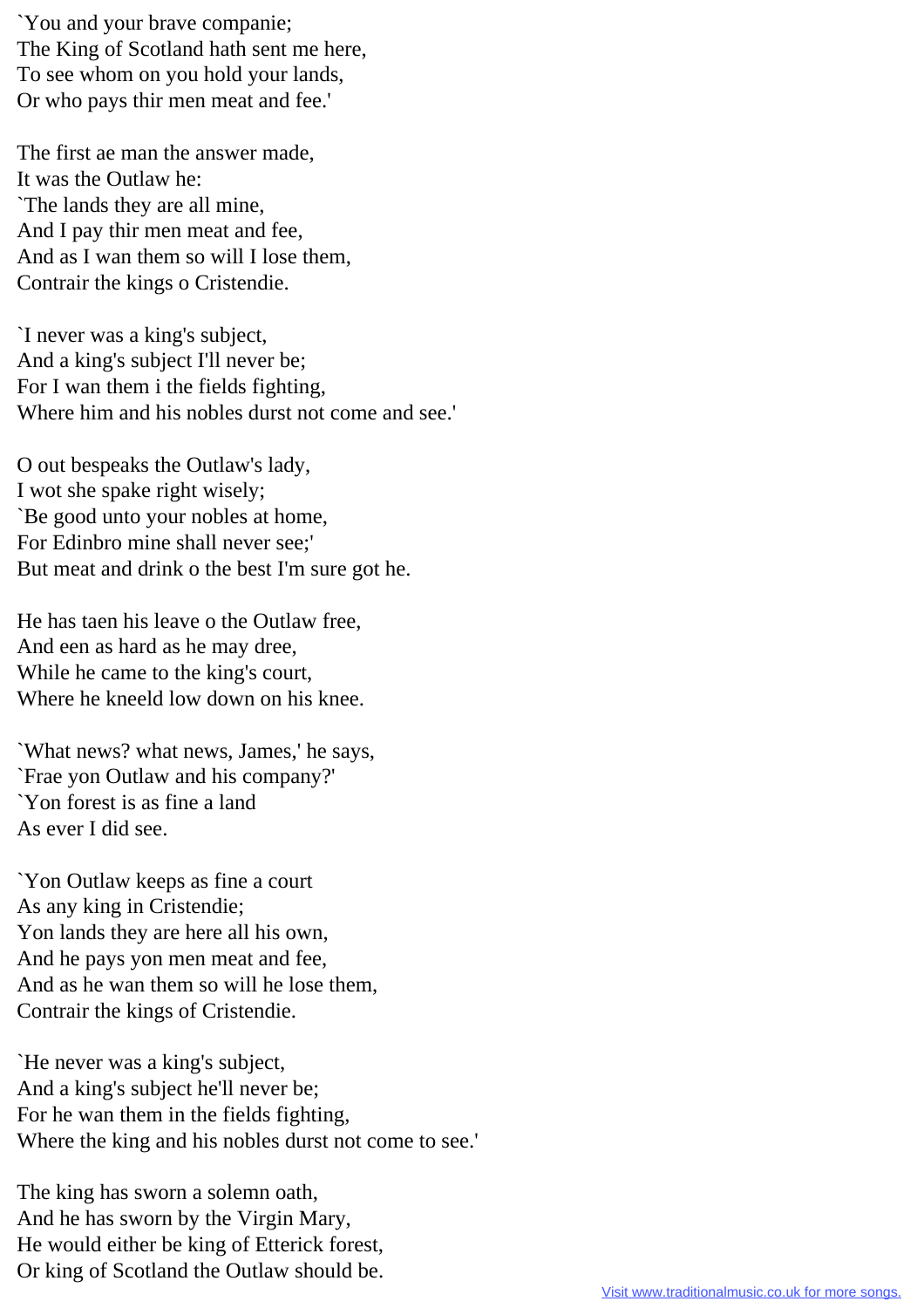The king has ca'd up Mr James Pringle, Laird of Torsonse at the time was he: `Ye must gae to Etterick forest, And see wha of he hads his land, And wha pays yon men meat and fee.'

He's tane his leave o the king and court, Een as hard as he may dree; When he came in O'er London edge, He viewed the forest wi his eee.

He thought it was as pleasant a land As ever his two eyes did see, But when he came in oer . . '.. They were a' ranked on Newark lee.

O waly, but they were bonny to see! Five hundred men playing at the ba; They were a' clad in the Lincoln green, And the Outlaw's sell in taffety.

`Weel met you save, Outlaw,' he says, `You and your brave companie; The King of Scotland hath sent me here, To see whom on you hold your lands, Or who pays thir men meat and fee.'

The first ae man the answer made, It was the Outlaw he: `The lands they are all mine, And I pay thir men meat and fee, And as I wan them so will I lose them, Contrair the kings o Cristendie.

`I never was a king's subject, And a king's subject I'll never be; For I wan them i the fields fighting, Where him and his nobles durst not come and see.'

O out bespeaks the Outlaw's lady, I wot she spake right wisely; `Be good unto your nobles at home, For Edinbro mine shall never see;' But meat and drink o the best I'm sure got he.

`And as I wan them so will I lose them, Contrair the kings o Cristendie; I wan them frae the Soudan Turk,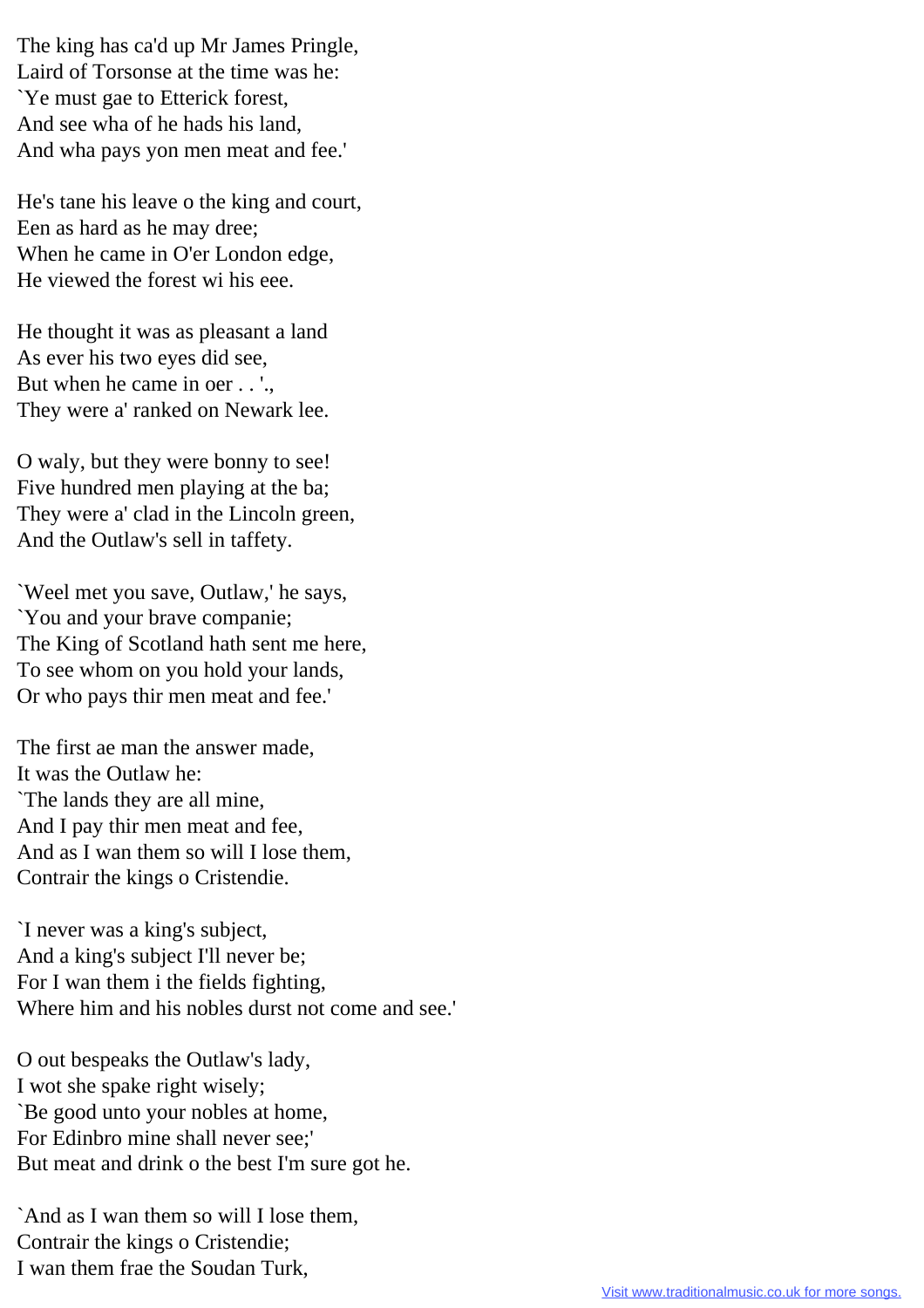Whem their cuckold king durst not come to see; For I wan them in the fields fighting, Where him and his nobles durst not come to see.'

O out bespeaks the Outlaw's lady, I wot she spake right wisely; `Be good unto your nobles at home, For Edinbro mine shall never see;' But meat and drink o the best I'm sure got he.

He has taen his leave o the Outlaw free, And een as hard as he may dree, While he came to the king's court, Where he kneeld low down on his knee.

`What news? what news, James,' he says, `Frae yon Outlaw and his company?' `Yon forest is as fine a land As ever I did see.

`Yon Outlaw keeps as fine a court As any king in Cristendie; Yon lands they are here all his own, And he pays yon men meat and fee, And as he wan them so will he lose them, Contrair the kings of Cristendie.

`He hever was a king's subject, And a king's subject he'll never be; For he wan them in the fields fighting, Where the king and his nobles durst not come to see.'

The king has sworn a solemn oath, And he has sworn by the Virgin Mary, He would either be king of Etterick forest, Or king of Scotland the Outlaw should be.

`Gar warn me Perthshire and Angus both, Fifeshire up and down, and Loudons three, For I fear of them we hae great need, . . . . . . . '.'

Then word is come to the Outlaw then, `Our noble king comes o the morn, Landless men ye will a' be;' He's called up his little foot-page, His sister's son I trow was he.

`Ye must tak Etterick head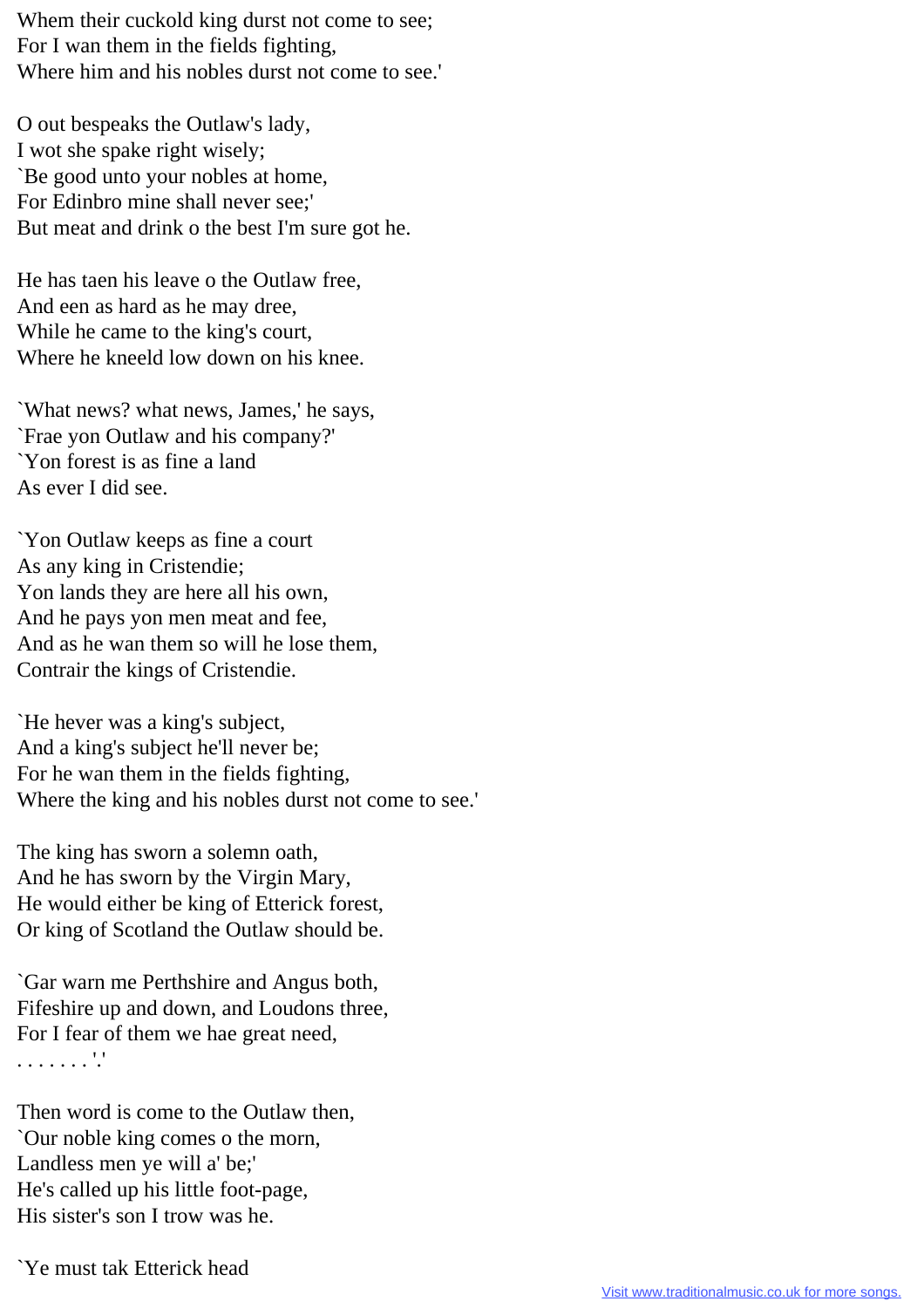Een as hard as ye can drie; Ye must gae to the Corhead and tell Andrew Brown this frae me.

`The noble king comes in the morn, And landless men we will a' be; . . . . . . .

And tell him to send me some supply.'

The boy has taen Etterick head, And een has hard as he may drie, Till he came to the Corhead, And he shouted out and cry'd well he.

`What news? what news, my little boy? What news has thy master to me?' `The noble king comes in the morn, And landless then ye will a' be.

`Ye must meet him on the morn, And mak him some supply;' `For if he get the forest fair frae him, He'll hae Moffat-dale frae me.

`I'll meet him the morn wi five hundred men, And fifty mair, if they may be; And if he get the forest fair We'll a' die on the Newark lee.'

Word is gane to the Border then, To . . . , the country-keeper I'm sure was he: `The noble king comes in the morn, And landless me ye will a' be.'

`I'll meet him the morn wi five hundred men, And fifty mair, if they may be; And if he get the forest fair, We'll a' die on the Newark lee.'

Word is gane to Philiphaugh, His sister's son I'm sure was he, To meet him the morn wi some supply, `For the noble king comes in the morn, And landless men ye will a' be.'

`In the day I daur not be seen, For he took a' my lands frae me And gifted me them back again; Therefore against him I must not be;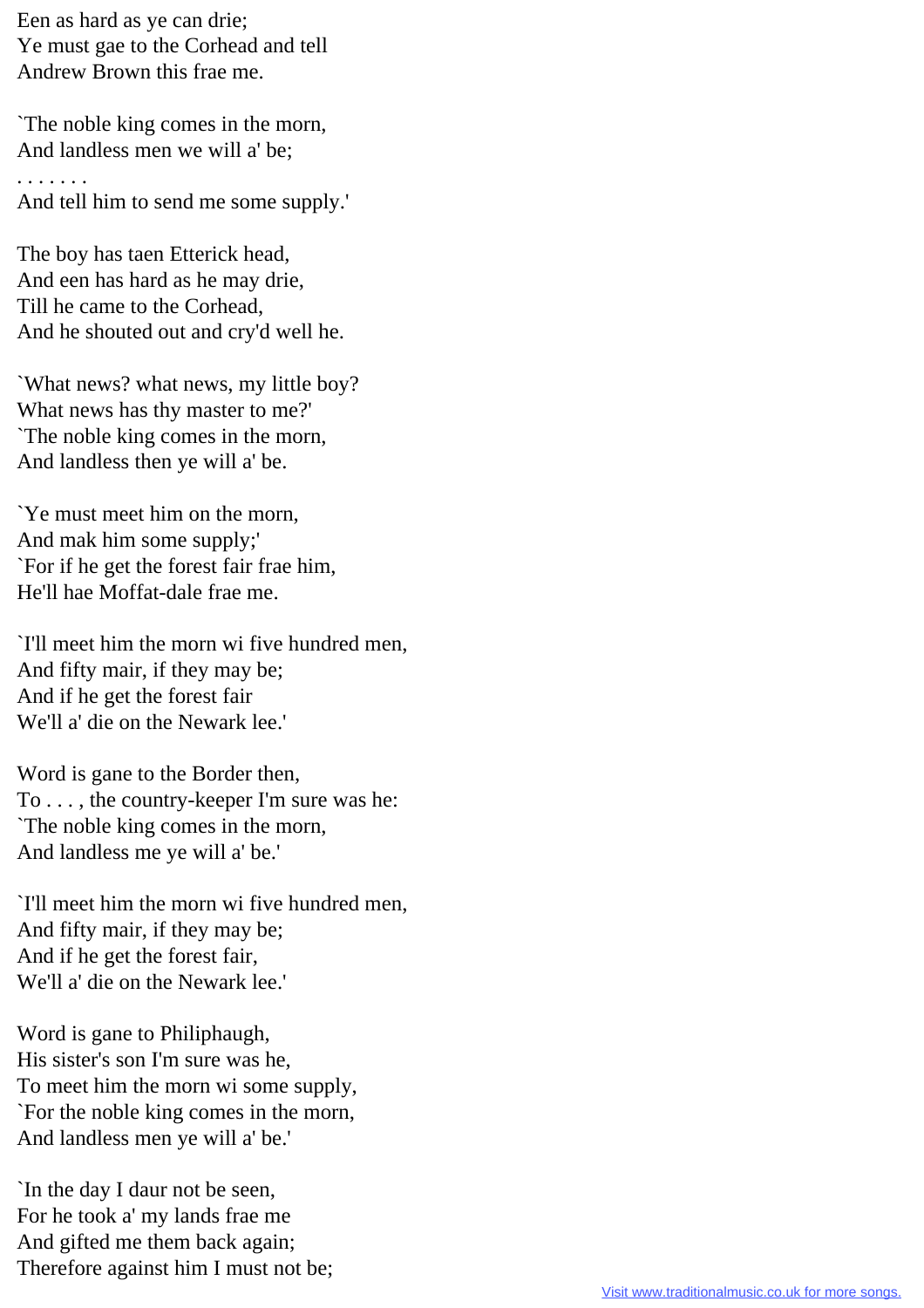For if I be found against him rebel, It will be counted great treasonrie.

`In the day I daur not be seen, But in the night he shall me find With five hundred men and fifty, if they may be, And before he get the forest fair We'll a' die on the Newark lee.'

When the king came in oer Loudon edge, Wi three thousand weel teld was he, And when he came in oer . . . He viewd that forest wi his ee.

The Outlaw and his men were a' Ranked on the Newark lee; They were a' clad in the Lincoln green, And he himsell in the taffety.

An auld grey-haird knight has taen aff his cap,

. . . . . . .

`Pardon, pardon, my sovereign liege, Two or three words to speak wi you.

`If you please to send for the Outlaw, To see if he could with you agree, There's not a man yon Outlaw has But of yours he'll choose to be.'

The king he has taen af his cap, He held it on his majesty; `I'll meet him the morn at the poor man's house, In number not above two or three;' The Outlaw says, I'll hae as few as thee.

`There's Andrew Brown, and Andrew Murray, And Mess James Murray shall gang wi me,

. . . . . . . . And nae mae shall my number be.'

And when they came to the poor man's core They waited two lang hours or three, And they were aware of the noble king coming, And hundreds three in his company.

`I wonder what the muckle Deel He'll learned kings to lie, For to fetch me here frae amang my men Even like a dog for to die;